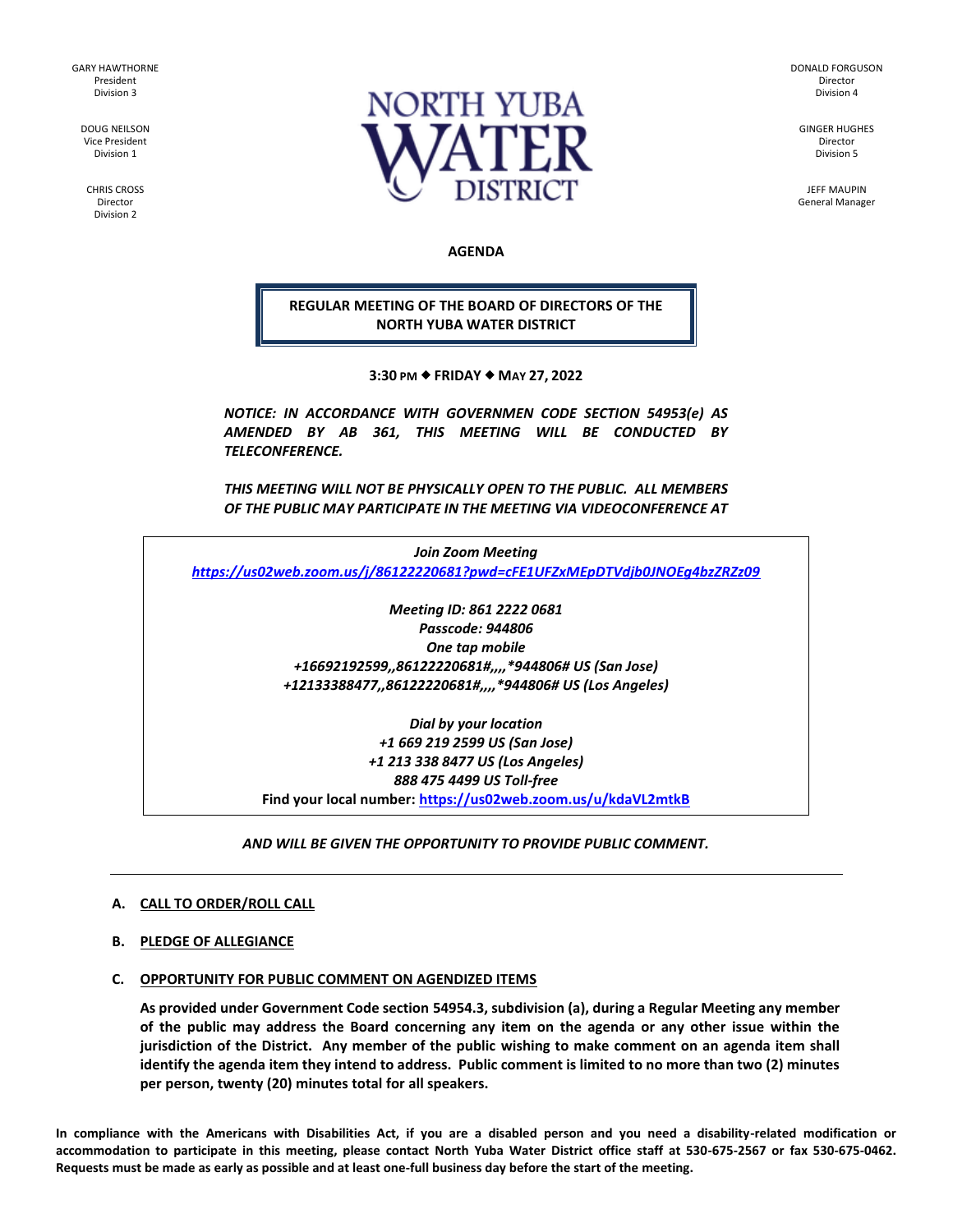**NOTE: ALL PUBLIC PARTICIPANTS WILL BE MUTED UPON ENTRY INTO THE MEETING AND WILL ONLY BE UNMUTED TO ALLOW THEIR COMMENT. TO PROVIDE PUBLIC COMMENT VIA VIDEO CONFERENCING CLICK ON THE "RAISE HAND." TO PROVIDE PUBLIC COMMENT BY TELECONFERENCE PRESS \*9.**

### **ACTION ITEMS**

## **D. CONSENT ITEMS**

- 1. Approval of **Minutes for Special Board Meeting of April 20, 2022**
- 2. Approval of **Minutes for Regular Board Meeting of April 22, 2022**
- 3. Approval of **Payroll for the Month of April 2022: \$ 36,592.11**
- 4. Approval of **Bills for the Month of April 2022: \$ 195,338.86**
- 5. **Warrant # 52-37255, fund # 640, payable to North Yuba Water District, in the amount of \$200,000.00 for Services / Supplies**

**Warrant # 52-37256, fund # 640, payable to North Yuba Water District, in the amount of \$100,000.00 for Bills and Payroll**

### **E. FINANCIAL MANAGER'S REPORT**

1. Review of Cash on Hand and Income Statements for the period ending April 30, 2022.

### **F. RESOLUTION NO. 22-768B**

Authorizing remote teleconference meetings in accordance with California Government Code section 54953(e), as amended by AB 361.

#### **DISCUSSION/REPORTS**

### **G. GENERAL MANAGER'S REPORT**

Operations Memorandum

#### **H. DIRECTORS INPUT**

Directors may make brief announcements or reports for the purpose of providing information to the public or staff, or to schedule a matter for a future meeting. The Board cannot take action on any matter not on the agenda and will refrain from entering into discussion that would constitute action, direction or policy, until the matter is placed on the agenda of a properly publicized and convened Board meeting.

1. Consideration of agenda items for the next meeting. Items must be requested in accordance with the District's *POLICY FOR AGENDIZING ITEMS FOR BOARD MEETINGS.*

## **I. CLOSED SESSION**

Conference with Legal Counsel —existing litigation (6 Cases) – pursuant to Government Code section 54956.9, subdivision (d), paragraph (1).

Names of cases:

*Gideon Beinstock, et al. v. North Yuba Water Agency* [sic], Yuba County Superior Court Case No. CVPT21- 00515;

*Fellowship of Friends v. North Yuba Water District, et al.*, Yuba County Superior Court Case No. CVPT22- 00246;

**In compliance with the Americans with Disabilities Act, if you are a disabled person and you need a disability-related modification or accommodation to participate in this meeting, please contact North Yuba Water District office staff at 530-675-2567 or fax 530-675-0462. Requests must be made as early as possible and at least one-full business day before the start of the meeting.**